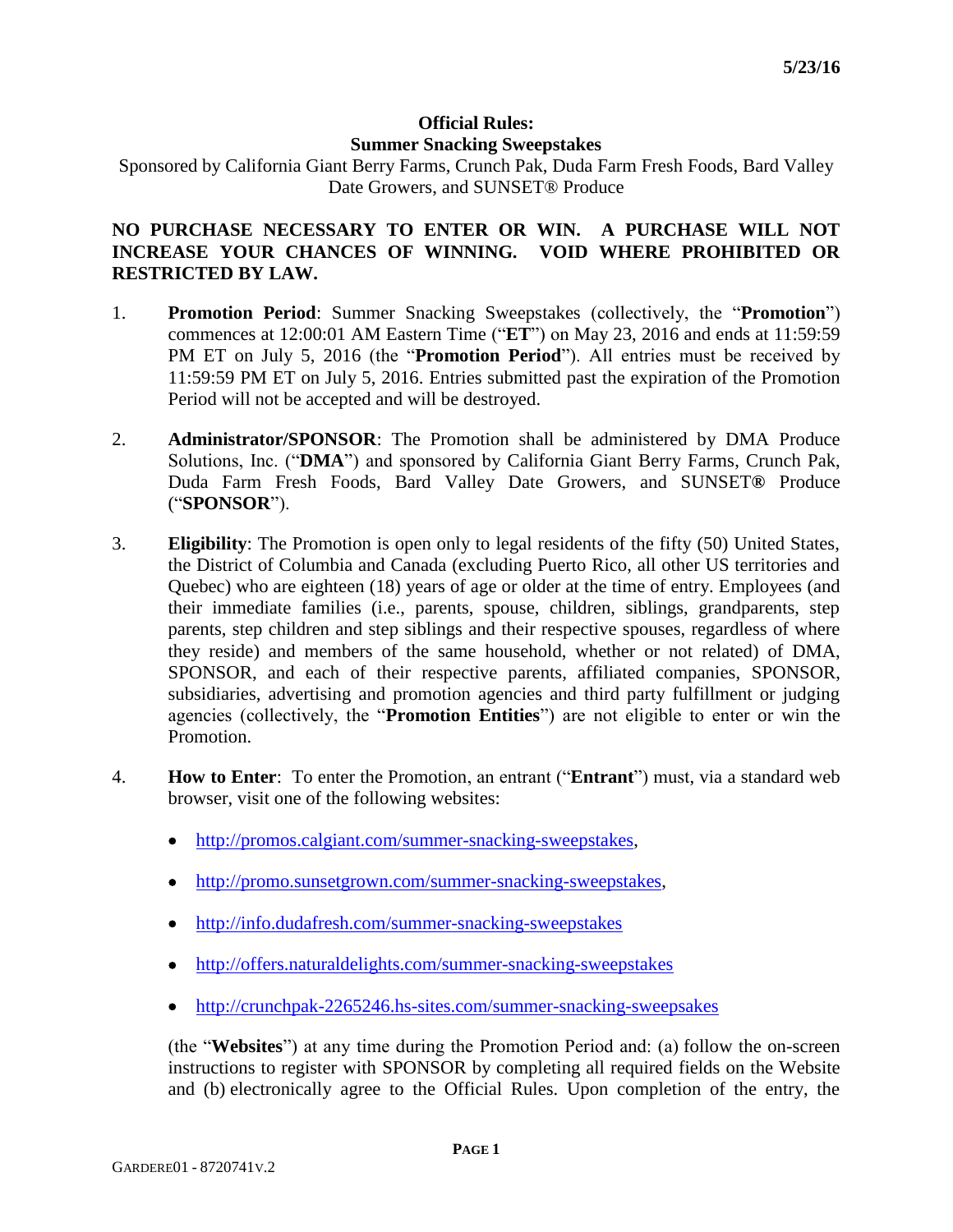Entrant will be automatically entered for a chance to win a Prize. Limit one (1) entry per person or email address per day. If more than one (1) entry per person or email address is received in a day, only the first entry received will be eligible for, and entered in, the Promotion. Any use of robotic, repetitive, automatic, programmed or similar entry methods or agents will void all entries made by, or associated with, the applicable Entrant. In the event of a dispute over who submitted an entry, the authorized subscriber of the e-mail account provided in connection with the entry, as of the actual time of entry, will be deemed to be the Entrant. The "authorized account subscriber" is defined as the natural person who is assigned an e-mail address by an Internet access provider, online service provider or other organization (e.g. business, education, institution, etc.) that is responsible for assigning e-mail addresses for the domain associated with the submitted e-mail address. All entries become the property of SPONSOR.

Each Entrant, by entering the Promotion, agrees to abide by the terms of the Official Rules and the decisions of SPONSOR or its designated agent, which are final and legally binding in all respects. Should SPONSOR, determine, in its sole discretion, that any Entrant has violated any of the provisions in the Official Rules, SPONSOR shall have no obligation to award a Prize to such Entrant. SPONSOR reserve the right, in its sole discretion, to disqualify any Entrant it finds to be acting in violation of these Official Rules or any federal or state, law, rule or regulation. The SPONSOR reserves the right, in addition to the right to disqualify such Entrant, to seek damages and other remedies from any such Entrant to the fullest extent permitted by law.

5. **Prizes**: There is a total of one (1) Grand Prize available to be won in the promotion which includes the following: One (1) \$2,000 airline voucher (airline of choice), One (1) \$2,000 gift card from globalhotelcard.com, One (1) \$1,000 Visa gift card, and a shipment of fresh fruits and vegetables from each of the five (5) SPONSORS. There are a total of five (5) secondary prize packs available. Each secondary prize pack will include a shipment of fresh fruits and vegetables from each of the five (5) SPONSORS.

The approximate retail value ("ARV") of the grand prize is \$5,100 USD.

The approximate retail value ("ARV") of each secondary prize pack is \$100 USD.

The total ARV of ALL Prizes available to be won in this Promotion is \$5,600 USD.

Winners may not substitute, assign or transfer Prizes or redeem Prizes for cash, but SPONSOR reserve the right, at its sole discretion, to substitute a Prize (or any portion thereof) with one of comparable or greater value. Further, SPONSOR reserves the right to forfeit or award any unclaimed or leftover Prizes at its sole discretion. Additional restrictions may apply.

**Prize Drawing**: The potential prize winners will be selected in a random drawing to be held on July 15, 2016, at the offices of DMA Solutions, Inc. from among all valid entries received during the Promotion Period. The potential Winners will be notified *on July 18, 2016 via phone or email*.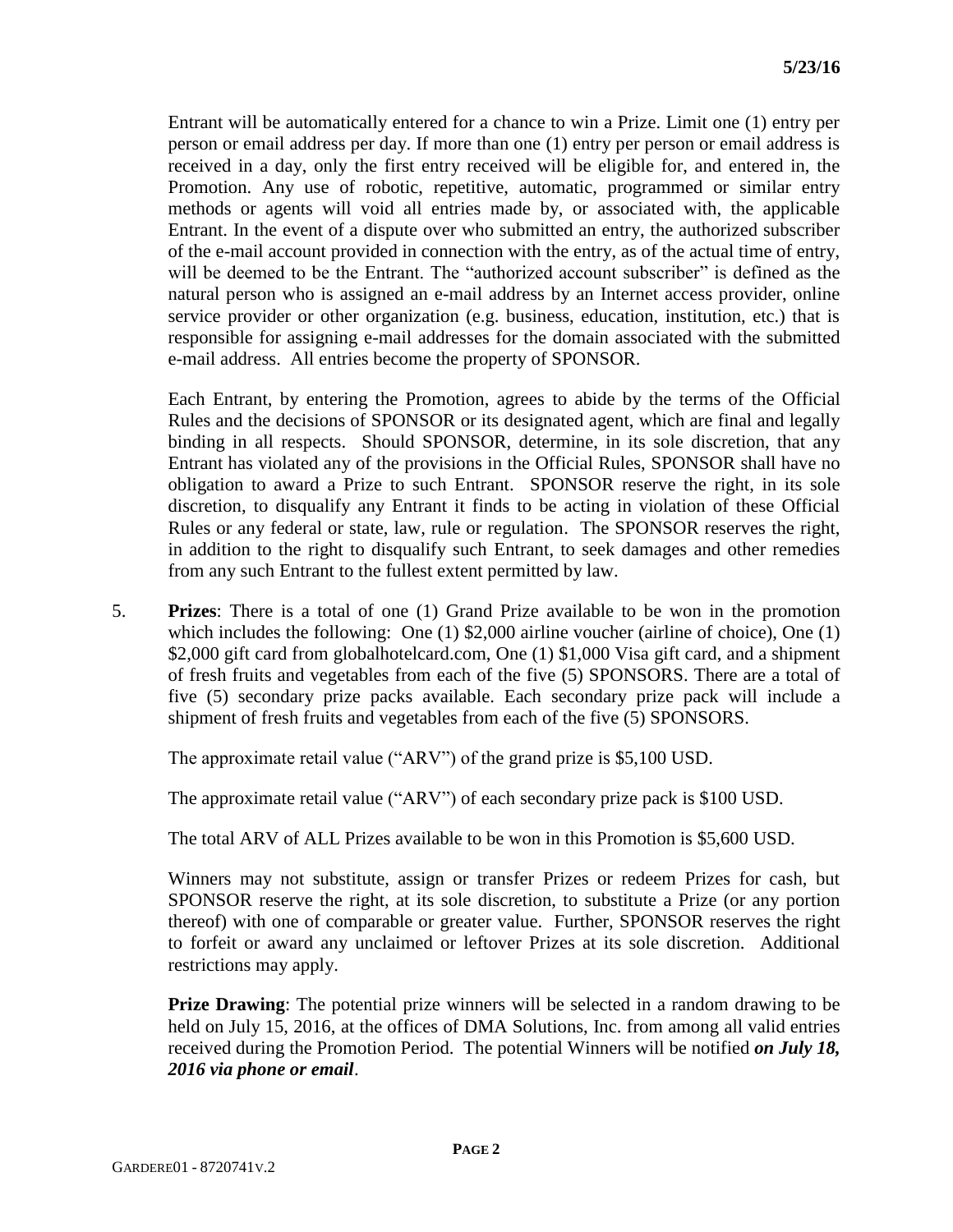6. In the event any potential Winner of any Prize is a Canadian resident, he or she will be required to correctly answer a time-limited mathematical and unaided skill-testing question to be administered by e-mail/phone to receive the Prize. The skill-testing question for Canada is what is  $20 \times 15 + 30 - 10$ ?

The number of eligible entries received will determine the odds of winning a Prize.

- 7. **Limitation on Liability**: Entrants assume all risk of loss, damage, destruction, delay or misdirection of materials/mail/e-mail submitted to SPONSOR. By entering, each Entrant agrees to abide by the Official Rules and the decisions of SPONSOR, or its designated agent, which are final and legally binding in all respects. Each Entrant further agrees that Prizes are awarded upon the condition that the Entrants hold the Promotion Entities harmless from any and all injuries, losses, or damages of any kind to persons or property, including death, sustained, in whole or in part, directly or indirectly, in connection with or resulting from acceptance, possession or use/misuse of the Prizes, or participation in this Promotion or participation in or travel to any Promotion or Prize related activities. Entrants further acknowledge that the Promotion Entities have neither made, nor are in any manner responsible or liable for, any warranty, representation or guarantee, expressed or implied, in fact or in law, relative to any Prize. The Promotion Entities are not responsible for technical, hardware, software, or telephone failures of any kind, lost or unavailable network connections, fraud, incomplete, garbled, or delayed computer transmissions, lost or unreceived entries, whether caused by Promotion Entities, users, entrants or by any of the equipment or programming associated with or utilized in the Promotion or on the Website or by technical or human error which may occur and/or which may damage a user's system or limit an Entrant's ability to participate in the Promotion. CAUTION: ANY ATTEMPT BY AN ENTRANT TO DELIBERATELY DAMAGE ANY WEB SITE OR UNDERMINE THE LEGITIMATE OPERATION OF THIS PROMOTION IS A VIOLATION OF LAW. SHOULD AN ATTEMPT BE MADE, SPONSOR RESERVES THE RIGHT TO SEEK DAMAGES FROM ANY SUCH INDIVIDUAL TO THE FULLEST EXTENT PERMITTED BY LAW. If for any reason this Promotion is not capable of running as planned due to infection by computer virus, bugs, tampering, unauthorized intervention, fraud, technical failures, or any other causes beyond the control of the SPONSOR which corrupt or affect the administration, security, fairness, integrity, or proper conduct of this Promotion. The SPONSOR reserve the right at its sole discretion, to disqualify any individual who tampers with the entry process, and/or to cancel, terminate, modify or suspend the Promotion or any element thereof and SPONSOR may conduct a random drawing to award the Prize using all eligible, non-suspect entries received as of the date of action requiring such termination.
- 8. **Use of Information**: By accepting the Prize, the Prize Winner consents to and gives SPONSOR and any other party authorized by SPONSOR the right to video and/or audio tape the Prize Winner with a Prize or during a Prize activity and to use, adapt, publish, develop and/or edit the Prize Winner's name, address (city, state or province only), voice, likeness, photograph, biographical information and/or statements about the Promotion for publicity, advertising, trade and promotional purposes in any and all media now known or hereafter discovered, worldwide, and on the world wide web without review,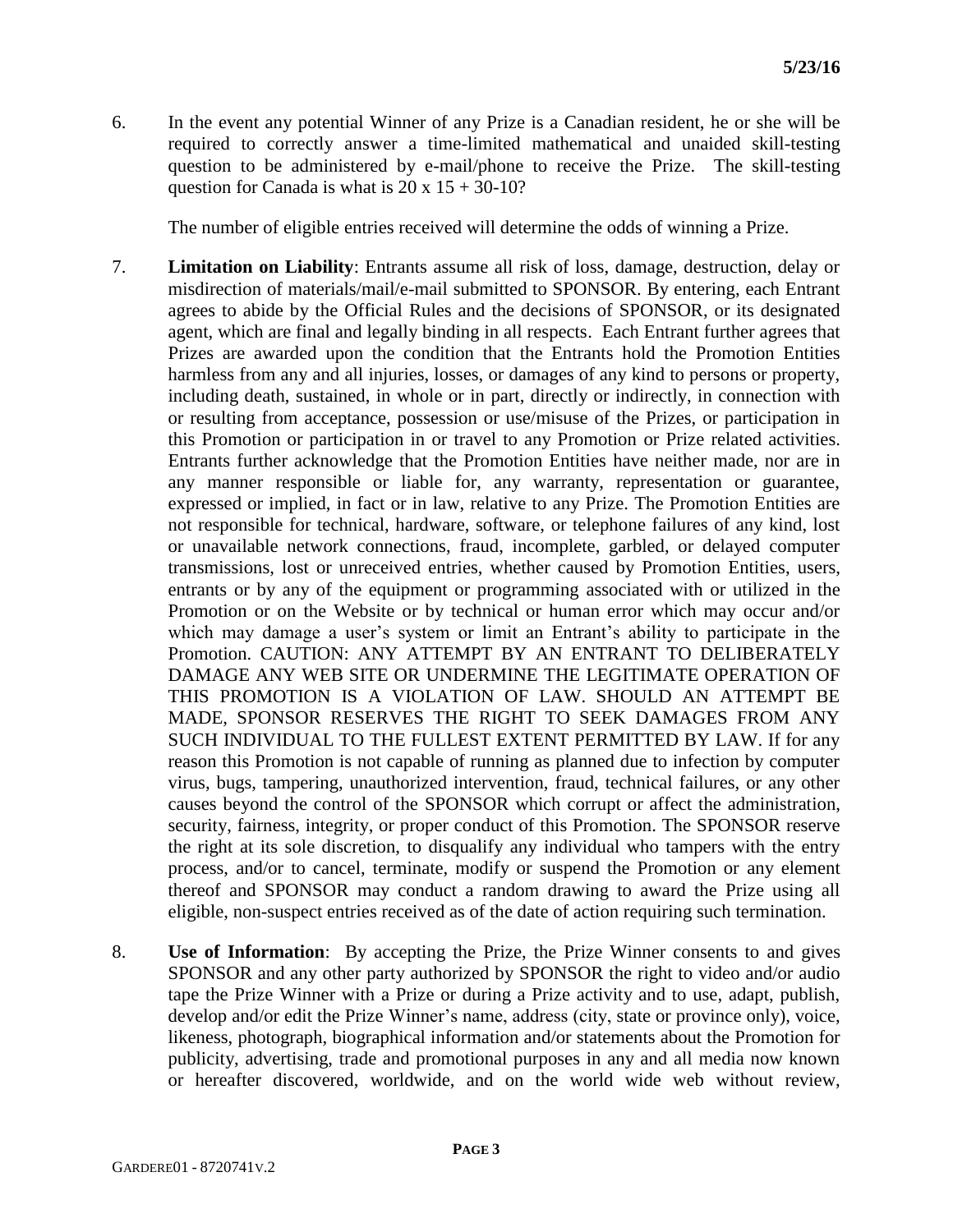notification or approval, and without additional compensation, in perpetuity, except where prohibited by law.

- 9. **Taxes**: All income, sales, use and other taxes (and the reporting thereof) imposed as a result of the award of the Prize and any other fees or costs associated with the Prize are solely the Prize Winner's responsibility. It is the Prize Winner's responsibility to understand and abide by any federal, state, province local or foreign tax laws that may apply to receipt of a Prize. The Prize Winner may be required to complete certain tax information reporting forms before or upon receipt of a Prize.
- 10. **Governing Law**: By completing the act of entering the Promotion, each Entrant agrees that the Promotion shall be governed by the laws of California, USA. All issues and questions concerning the construction, validity, interpretation and enforceability of these Official Rules shall be governed and constructed in accordance with the laws of California, USA.
- 11. **Severability**: If any provision of these Official Rules is determined to be invalid or unenforceable, the remaining provisions of these Official Rules shall otherwise remain in effect and shall be construed in accordance with their terms as if the invalid or unenforceable provision was not contained herein.
- 12. **Amendment**: SPONSOR reserves the right to modify the Official Rules for clarification purposes without materially affecting the terms and conditions of the Promotion.
- 13. **Copy of Official Rules**: For a copy of the Official Rules, please visit one of the following websites:
	- [http://promos.calgiant.com/summer-snacking-sweepstakes,](http://promos.calgiant.com/summer-snacking-sweepstakes)
	- [http://promo.sunsetgrown.com/summer-snacking-sweepstakes,](http://promo.sunsetgrown.com/summer-snacking-sweepstakes)
	- [http://info.dudafresh.com/summer-snacking-sweepstakes,](http://info.dudafresh.com/summer-snacking-sweepstakes)
	- [http://offers.naturaldelights.com/summer-snacking-sweepstakes,](http://offers.naturaldelights.com/summer-snacking-sweepstakes)
	- <http://crunchpak-2265246.hs-sites.com/summer-snacking-sweepsakes>

or send a stamped, self-addressed envelope to:

Summer Snacking Sweepstakes – "Official Rules" c/o DMA Produce Solutions, Inc. 400 E Las Colinas Blvd, Suite 230 Irving, TX 75039

14. **Winner's List**: For a copy of the Winner's List, send a stamped, self-addressed envelope to: